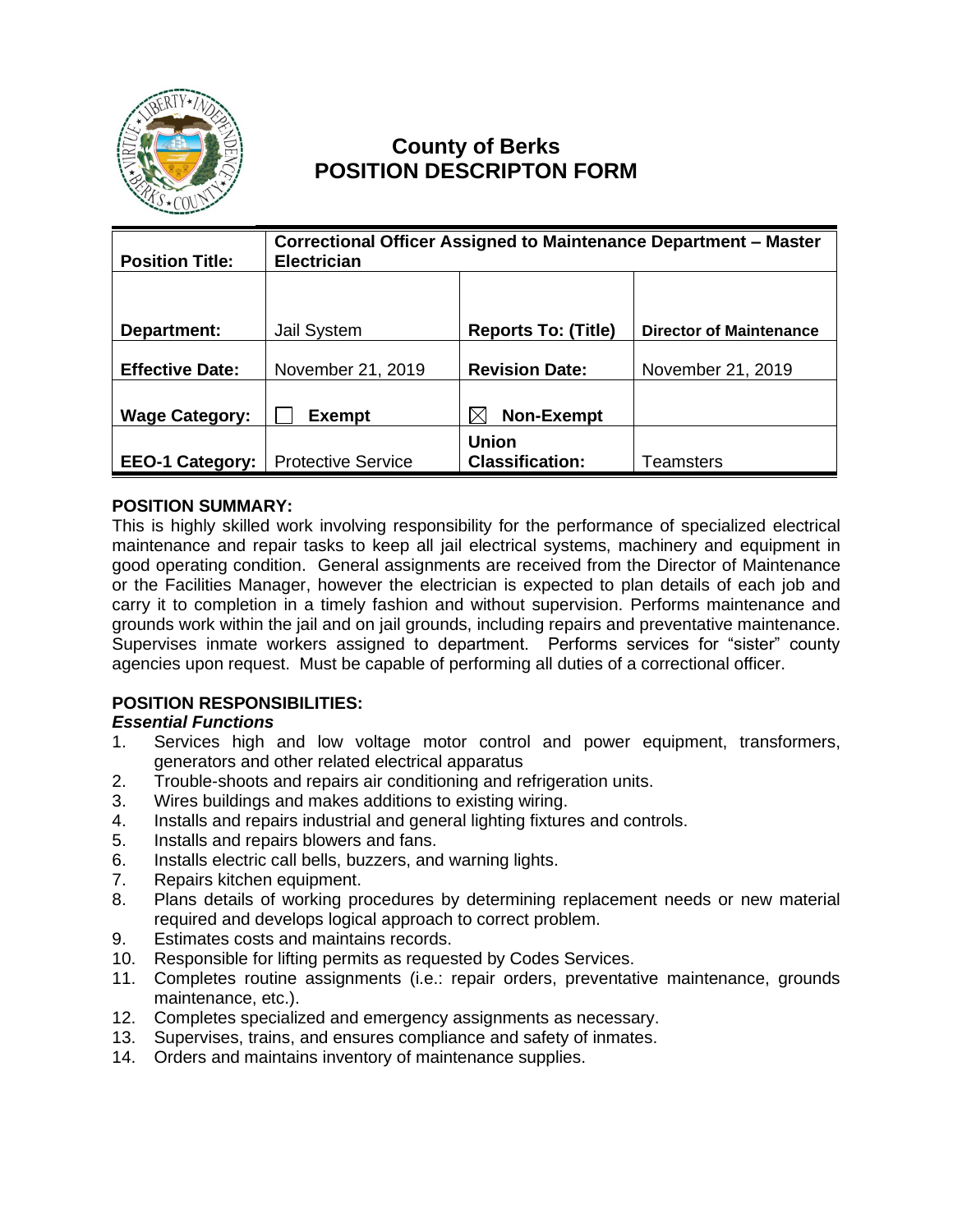- 15. Completes paperwork and reports relating to job assignments, attends meetings, maintains tool control (as described in the S.O.P.), and reports damages to jail equipment and buildings.
- 16. Completes general maintenance tasks as assigned.

## **PHYSICAL DEMANDS:**

## *Essential Functions*

- Be capable of operating all tools, equipment, and vehicles used in the maintenance department without any physical limitations (i.e. power drills, tractors, hammers, lawn mowers, chain saws, manure spreaders, snow plows, table and band saws, and welding equipment.
- Be capable of standing for at least three hours at a time without a break.
- Be capable of walking at least one mile.
- Be capable of traversing stairs and ladders (up to 4 stories) as required for duty assignments (including mounting and dismounting farm equipment and construction vehicles).
- Be capable of occasionally lifting/carrying or assisting another in lifting/carrying more than 100 pounds.
- Be capable of handling/operating all security, safety, maintenance, and other equipment relevant to the position, including but not limited to weapons, restraints, keys, radios, telephones, computers, copiers, air packs, etc.
- Have vision correctable to 20/20 and possess hearing abilities that are natural or corrected to the normal range of hearing. May not be affected by color blindness to any degree which would prevent him/her from effectively performing job duties.
- Be capable of engaging in physical exertion at any given moment in response to an emergency situation or to control or subdue a resisting inmate.
- Have stamina to avoid health related issues and the ability to deal with stress on a daily basis.

## *Non-Essential Functions*

None.

# **MINIMUM EDUCATION AND EXPERIENCE:**

- Possession of a master's license to perform work in electrical trade in a City/Borough/Municipality/County.
- Five (5) years of experience as a Master Electrician.
- Possess a high school diploma or GED equivalent from an accredited agency.
- Any equivalent combination of education and experience which provides the required knowledge, skills, and abilities.
- May not have any previous convictions for a crime by state or federal government for which the punishment could have been imprisonment in a federal penitentiary or state prison
- Have a valid PA driver's license.

# **MINIMUM KNOWLEDGE, SKILLS AND ABILITIES:**

- Possess a background and verifiable knowledge in the electrical trade.
- Knowledge of standard practices, tools and terminology of the electrical trade.
- Knowledge of electrical theory.
- Ability to make repairs to electrical wiring, fixtures and equipment.
- Ability to work from plans and specifications.